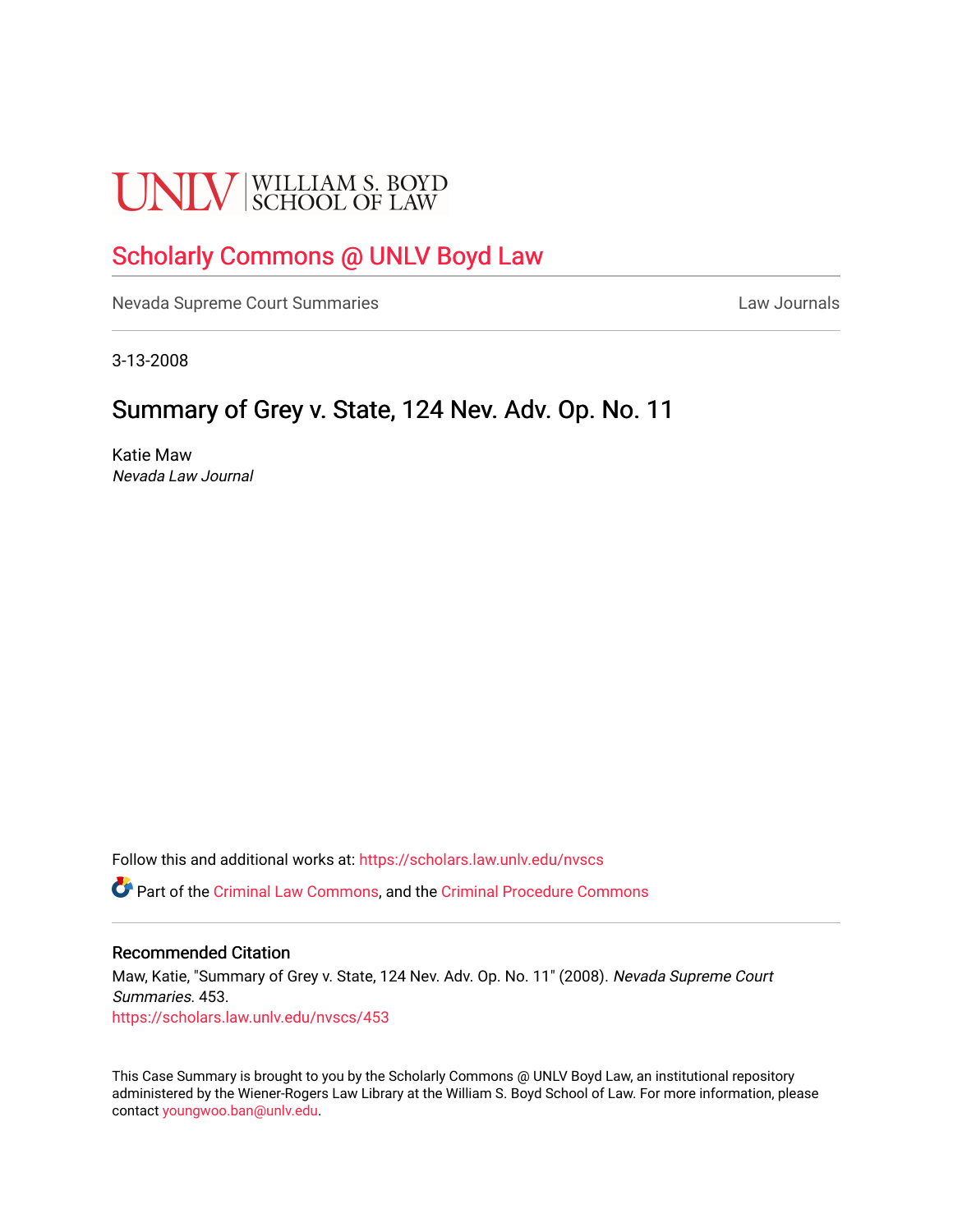## *Grey v. State***, 124 Nev. Adv. Op. No. 11 (Mar. 13, 2008)[1](#page-1-0)**

## **CRIMINAL LAW – SIXTH AMENDMENT/CONFLICTS OF INTEREST**

#### **Summary**

Appeal from a judgment of conviction pursuant to a jury verdict.

#### **Disposition/Outcome**

The Court announced a new rule that parties who intend to present expert rebuttal witnesses must provide notice of the expert rebuttal witnesses to the other party. Here, the prosecution's failure to provide such notice was not found to be plain error requiring reversal. However, the Court also found that the State must duly file an allegation of habitual criminality before a defendant may be sentenced as a habitual criminal under NRS 207.010. Because the prosecution had not done so in this case, the Court vacated the sentence and remanded.

#### **Factual and Procedural History**

On March 19, 2005, James Grey approached an acquaintance, Tracie Fryer, and asked her for a ride in her car. Fryer refused, but when Grey jumped into her passenger seat uninvited, she finally agreed to give him a ride after picking up some friends. Fryer testified that Grey seemed agitated and complained that someone had spiked his beer and tried to rob him. After Freyer picked up her friends, Grey also claimed he had a gun in his possession. Eventually Grey threatened to throw Fryer out of the car and steal it. At that point, Fryer pulled into a gas station and entered a convenience store, accompanied by her friends. When Grey also got out of the car, Fryer and her friends reentered the car and attempted to drive away without him. Grey then jumped onto one of the running boards and smashed a window, causing Fryer to stop the car. Her friends retreated into the convenience store while she remained behind talking to Grey. A short time later he grabbed the ignition key and broke it. Fryer then reentered the store.

A store employee who had witnessed the events transpiring had called 911. When police arrived, Grey retreated to the back of the store, grabbing Fryer around her neck and making a motion as if he were reaching into his waistband. He started yelling that he was going to kill one of the pursuing police officers. The police were finally able to take Grey into custody after tazing him several times.

Upon his arrest and transportation to the Clark County Detention Center, Grey repeatedly asked the detention medical staff to test him for drugs. He claimed that someone had spiked his beer earlier that day, and he attributed his behavior to the spiked beer. The medical staff did not perform any manner of drug test on Grey. During this time, Grey began to preach about a revolution, and as a result of this preaching he was placed in the psychiatric ward at the detention center. While there, he continued to preach, refused to eat, and stood in front of his door completely naked. Grey claimed he had never been diagnosed with paranoid schizophrenia, bipolar disorder, or any other mental illness.

<span id="page-1-0"></span> $\overline{a}$ <sup>1</sup> By Katie Maw.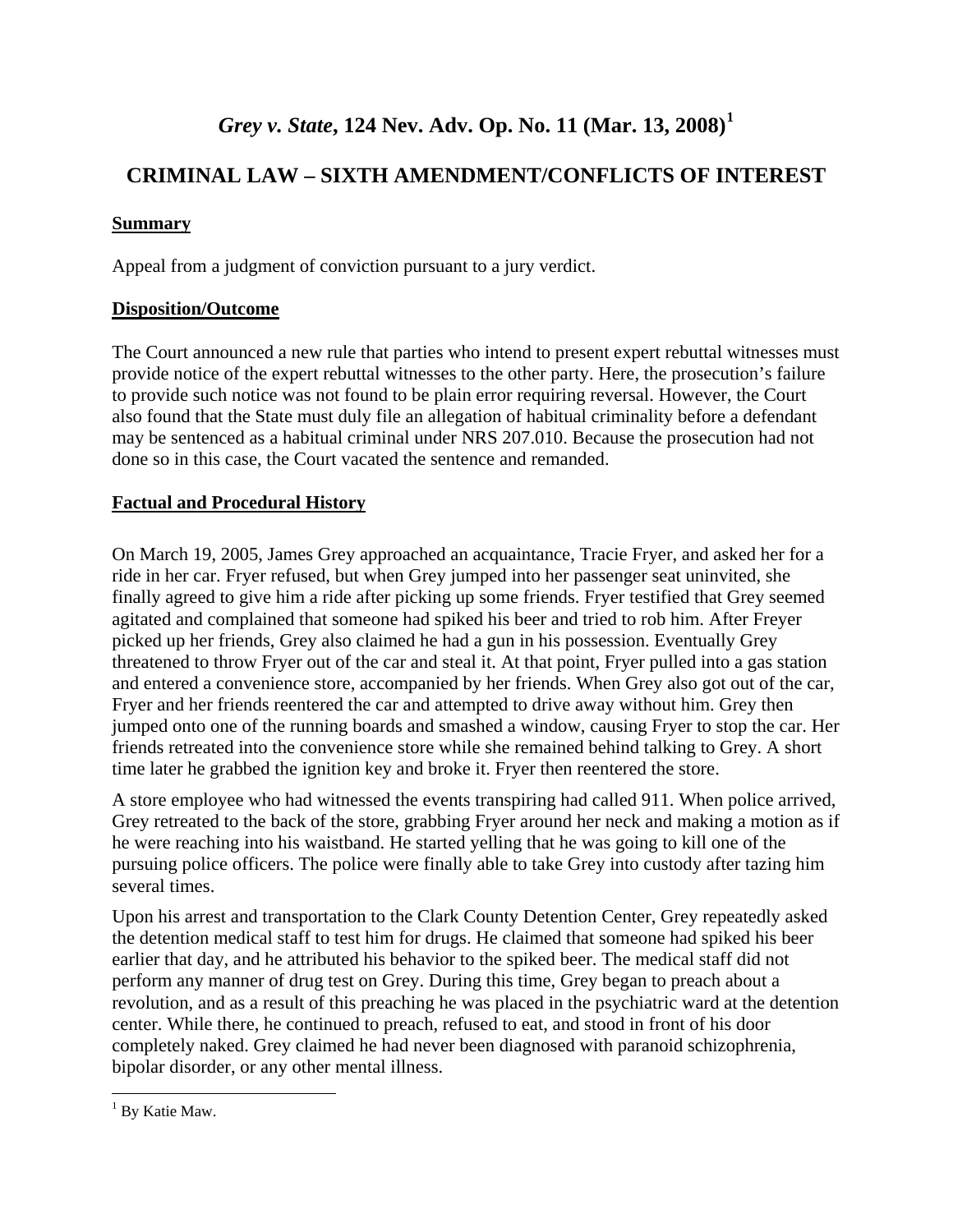Ultimately he was charged with false imprisonment by using a person as a human shield. His defense at trial was that he had been involuntarily intoxicated at the time the alleged crime was committed. He introduced an expert witness, Dr. Krelstein, who testified that Grey's actions on the day of the crime were the result of involuntary intoxication, opining that his behavior indicated Grey was on PCP, and that PCP was soluble in water. On cross-examination, he admitted that he did not know whether Grey was on methamphetamine that day, and that his theory was only valid under the assumption that Grey did not voluntarily consume something.

The state then called an expert rebuttal witness, Dr. Karagiozis. The state's notice of witnesses did not include any expert rebuttal witnesses, though Grey's notice stated that Dr. Krelstein would testify on his behalf.

Grey objected to Dr. Karagiozis' testimony on the ground that he was not qualified to render an opinion on mental health, drug abuse, or involuntary intoxication. Grey's counsel was allowed to examine Dr. Karagiozis outside the jury's presence to determine his qualifications as an expert witness. The state then again offered Dr. Karagiozis as a witness. The district court asked the defense if they had any objections, and they said that they did not. Thus, Dr. Karagiozis was allowed to testify as an expert rebuttal witness.

Dr. Karagiozis testified that PCP would not have caused Grey to act in that manner, and that, depending on the form of the PCP, it would have either taken a very long time to dissolve or would have bubbled over immediately. Further, he testified that the only tasteless drugs Grey could have been given, GBH and Rohypnol, would have caused him to pass out within thirty minutes. He ultimately opined that Grey's behavior the day of the crime was inconsistent with being under the influence of PCP "or any mind altering drug."<sup>[2](#page-2-0)</sup>

On cross-examination, Dr. Karagiozis admitted that he had not reviewed Dr. Krelstein's reports, police reports, grand jury statements, or witness statements. He also testified that he did not specialize in psychiatry. He nevertheless opined that there was no evidence, other than Grey's own testimony, that Grey was under the influence of anything the day of the crime.

Grey was found guilty of false imprisonment by using a person as a human shield. Subsequently, he was sentenced as a habitual criminal under NRS 207.010(1)(a) despite the state's failure to formally file such an allegation. Grey appealed.

#### **Discussion**

Grey appealed his conviction under four separate grounds: failure of the state of notify defense of its intent to call an expert rebuttal witness; insufficiency of the evidence as proof beyond a reasonable doubt of Grey's guilt; the state's failure to gather exculpatory evidence (i.e. administer a drug test); incomplete jury instructions; and lack of jurisdiction to be sentenced as a habitual criminal.

#### Notice of Expert Rebuttal Witness

 Grey argued that the state should be required to notify a defendant of its intent to call expert rebuttal witnesses under the Due Process Clause.<sup>[3](#page-2-1)</sup> Thus, to the extent that NRS 174.234 does not require such disclosure, Grey argues that it is unconstitutional.

 $\overline{a}$ 

<span id="page-2-0"></span><sup>2</sup> *Grey v. State*, 124 Nev. Adv. Op. No. 11 (Mar. 13, 2008). 3

<span id="page-2-1"></span><sup>&</sup>lt;sup>3</sup> U.S. Const. Amend. XIV.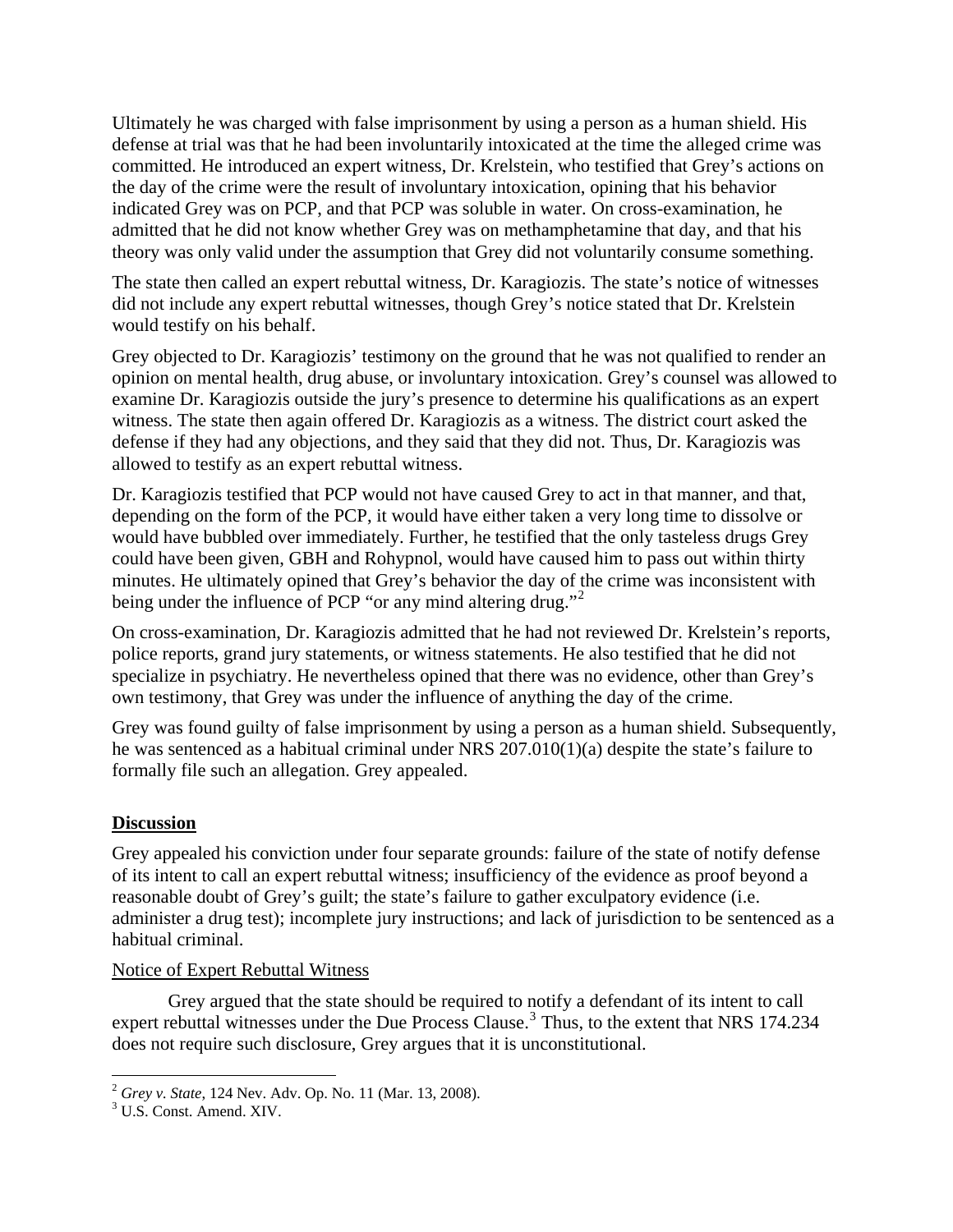The Court found that the language of NRS 174.234 does not require such disclosure, and effectively requires a defendant to disclose any rebuttal experts within imposing the same duty upon the state. Given this nonreciprocal burden imposed upon the defendant, the Court agreed with Grey that the statute is unconstitutional. The Court relied on a Supreme Court case, *Wardius v. Oregon*, for the rule that, without a strong state interest to the contrary, parties in criminal cases must be afforded reciprocal discovery.<sup>[4](#page-3-0)</sup> The Court found no such strong state interest here, nor did it find the state had shown why its intent to call Dr. Karagiozis as an expert rebuttal witness was not certain prior to the trial. Ultimately, the Court promulgated a new rule: "once a party in a criminal case receives notice of expert witnesses, the receiving party must provide reciprocal notice if the party intends to present expert rebuttal witnesses."<sup>[5](#page-3-1)</sup>

Despite this finding, the Court determined that, in Grey's case, the failure to provide notice of the expert rebuttal witness did not constitute reversible error because Grey did not object to Dr. Karagiozis' testimony on the ground of failure to give notice, and Grey did not show how further preparation, given such notice, would have affected the outcome of the trial.

#### Sufficiency of the Evidence

Grey argued that the state did not provide sufficient evidence to prove beyond a reasonable doubt that he intended to violate Fryer's personal liberty, or that he intended to use her as a human shield.

The Court found that, given convenience store security tapes, witness testimony, and Fryer's grand jury testimony, the state did provide sufficient evidence such that any trier of fact could have found all the elements of the crime were met beyond a reasonable doubt.

#### Failure to Perform a Drug Test

Grey argued that the state failed to gather exculpatory evidence when the detention center medical staff refused to administer a drug test upon Grey's admittance. He claimed such a test was material to his defense because it would have revealed what substance caused him to behave the way he did, and would have allowed the expert witnesses to better analyze his behavior.

The Court found that Grey failed to show a reasonable probability that there would have been a different result had the drug test evidence been available. The evidence would not have been material because, even if it revealed a controlled substance in Grey's substance, it would not have shown whether Grey's intoxication on the substance was voluntary or involuntary.

#### Jury Instruction as to Involuntary Intoxication

Grey argued that the involuntary intoxication jury instruction was incomplete because the Court did not sua sponte add duty-to-acquit language. Grey based his contention on cases decided after his conviction.

The Court stated that "retroactivity of [a] new rule is . . . only applicable when the issue has been preserved for appeal."<sup>[6](#page-3-2)</sup> Thus, because defense counsel did not preserve the issue for appeal, the new rule was not retroactive. The Court then went on to find that even if the rule was applied, the incomplete jury instruction would constitute harmless error because, based upon its review of the record, a rational trier of fact would still have found Grey guilty absent the error.

 $\overline{a}$ 

<sup>4</sup> Wardius v. Oregon, 412 U.S. 470, 474 (1973).

<span id="page-3-1"></span><span id="page-3-0"></span><sup>5</sup> *Grey v. State*, 124 Nev. Adv. Op. No. 11 (Mar. 13, 2008). 6

<span id="page-3-2"></span> $6$  Richmond v. State, 59 P.3d 1249, 1252 (Nev. 2002).